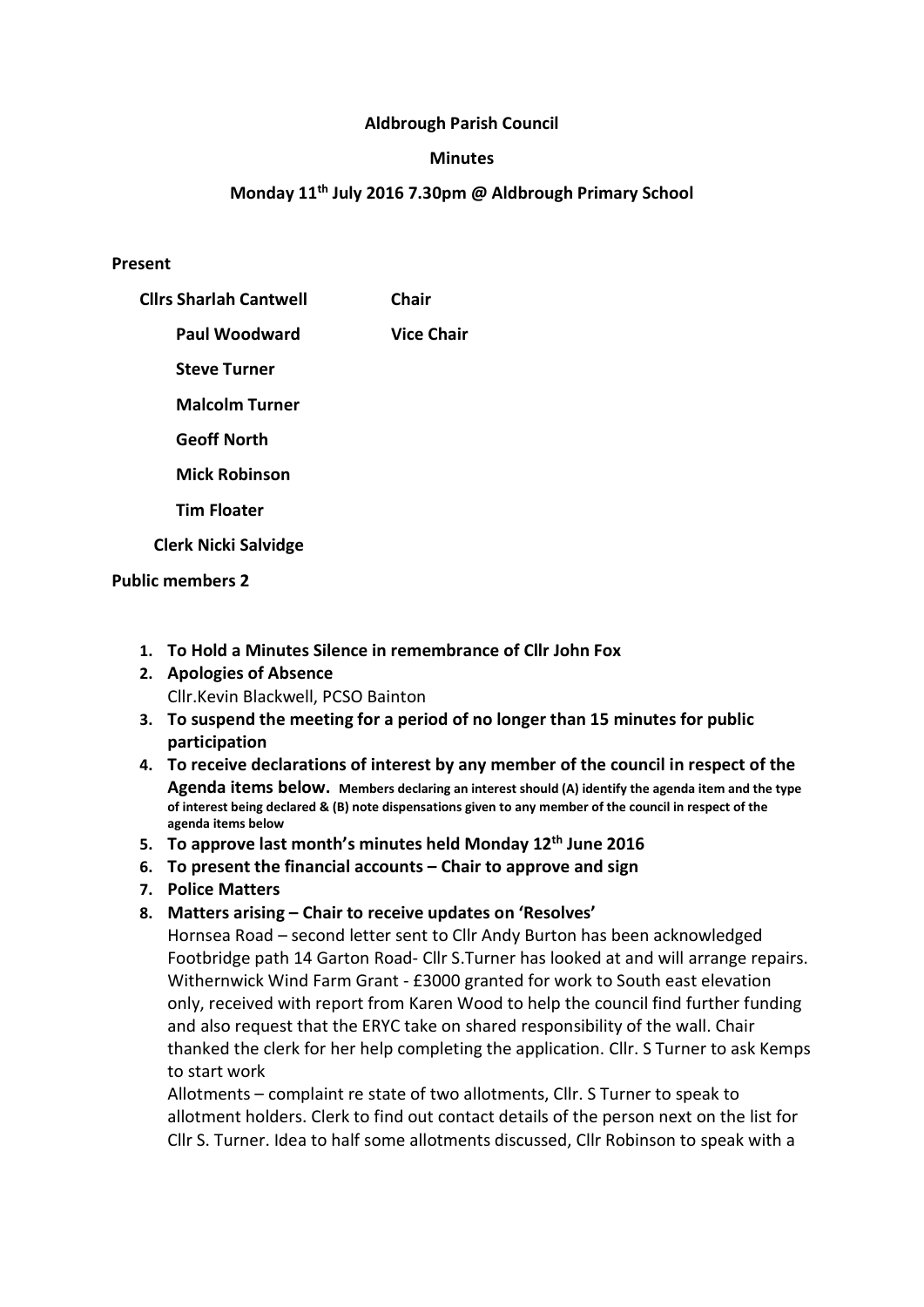current allotment holder who had spoken of sharing his allotment and contact Cllr. S Turner with the outcome.

Hedge along Carlton Lane – Highways sending enforcement notice Potholes Wentworth Grove – issue raised as to the surface and lack of funds to complete the works on concrete. The repairs have been put on the list for funding later this year. Councillors raised concerns for the residents crossing the road in this area.

Play Area safety signs – signs with correct spelling arrived, Cllr M Turner and Cllr Robinson to put up

# 9. Election of Parish Councillor

Following the resignation of Cllr. Fox, the clerk put into action the official actions with East Riding of Yorkshire Council and notices placed in Notice board and on web site, adverts had been placed in local press regarding the vacancy. Last day for those wishing to apply is today and should get notice later this week from ERYC as to result. Nobody had come forward to clerk as showing an interest in standing for the council, advert to be placed in notice board and on the web site for anyone wishing to be considered for co-option to send in a letter to clerk

New representative for Withernwick Find Farm required, proposed, Cllr. Sharlah Cantwell, all agreed.

# 10. CLG Gas site meeting/information

## 11. Planning Applications

Springdale passed with conditions

# 12. Correspondence

Avantis gas –asked us to put up posters for meeting on 27<sup>th</sup> July promoting LPG offers for Aldbrough, in return they are willing to provide planters/plants for an area of our choice.

Mrs Gough sent e mail with photographs showing the new white posts put up on the grass verge at the junction with Hornsea Road and North Street. Concern over these causing a trip hazard for those getting off the bus raised, as well as grass cutting issues.

# 13. Any Other Business

Clerk had put notices in the Hull Mail and Hornsea Gazette, on behalf of the Parish Council following the sudden death of John Fox. Apologies given by Cllr. Cantwell and Cllr Robinson who will be unable to attend the funeral on Wednesday. Cllr. Cantwell discussed making a donation to McMillian nurses, it was agreed that all Councillors and Clerk bring an agreed donation to the next meeting to be passed to the family in lieu of flowers.

Cllr. Robinson- emergency plan on hold until replacement Councillor found. Requested copy of recent electoral role for the emergency boxes. Cllr. Robinson to provide a shopping list of items he requires for the boxes to be purchased by the clerk on behalf of the council. Cllr. Woodward to provide high vis jackets for volunteers should the need arise. Cllr Woodward voiced concern over personal information being held in the boxes to be told by Cllr Robinson that the box would be locked with limited key holders able to access it, this raised further concern as to its accessibility. Vulnerable people will not be listed in the plan but will be identified